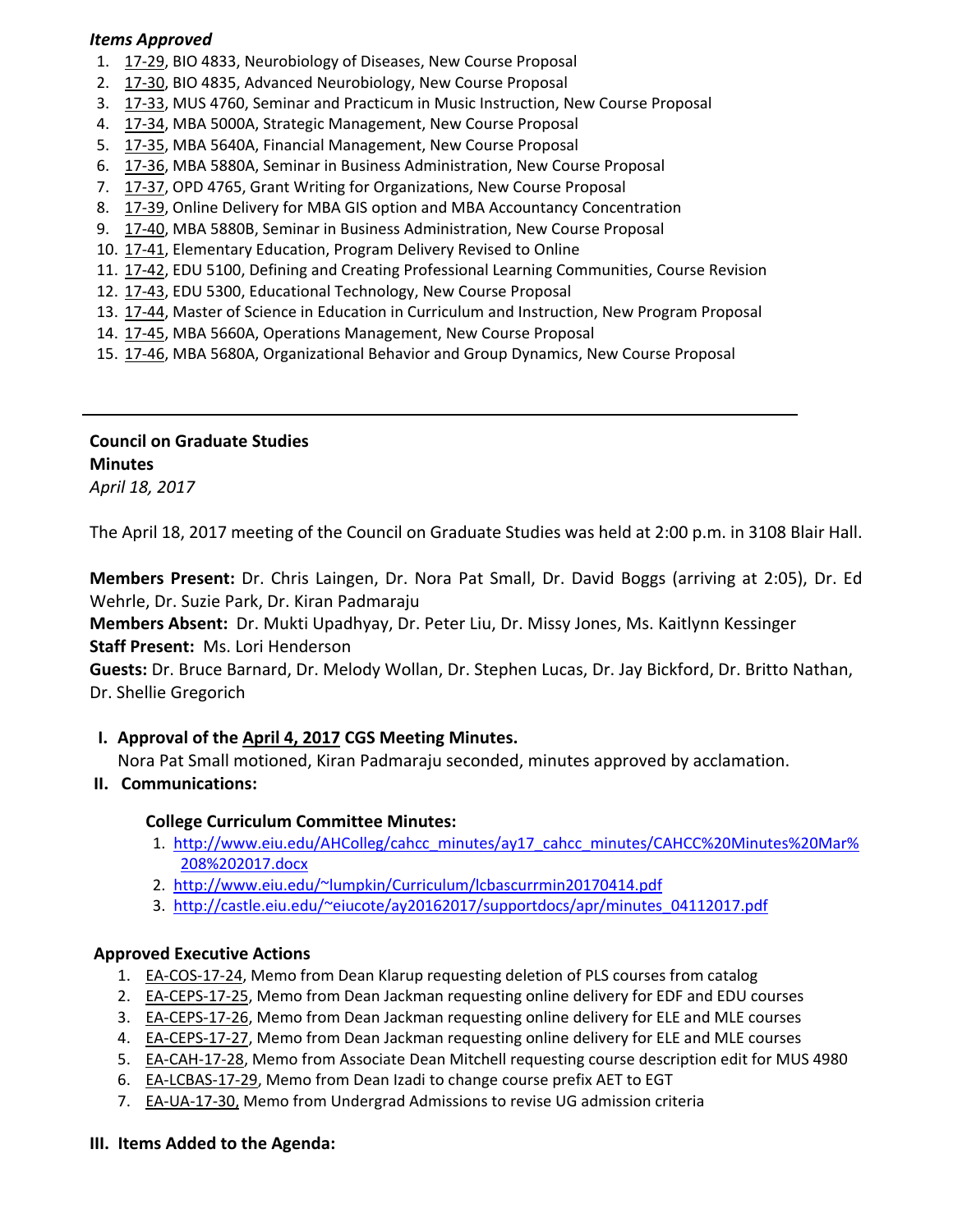## IV. Items Acted Upon: Chair Laingen requested some changes to policy by acting on 17-34-17-36, **17‐40, 17‐45, and 17‐46 as a group, request approved by acclamation.**

1. 17‐[34,](http://castle.eiu.edu/eiucgs/currentagendaitems/agenda17-34.pdf) MBA 5000A, **Strategic Management**, New Course Proposal

Drs. Melody Wollan presented and Council approved unanimously. (3‐0‐3) This course investigates the major functions of top management, the major problems that affect the success in the total organization, and the decisions that determine the direction of the enterprise. Heavy emphasis on the ethical‐social responsibility with implications in strategic decision making, including value chain analysis, and internal, external, and global considerations. Includes case studies, special reports, and seminar discussion of firm management problems. This course is available only to students in the MBA Online program or by permission of the Coordinator, Graduate Business Studies. Prerequisite(s): BUS 2101, ECN 2801, and BUS 3010

#### 2. 17‐[35,](http://castle.eiu.edu/eiucgs/currentagendaitems/agenda17-35.pdf) MBA 5640A, **Financial Management**, New Course Proposal

Dr. Melody Wollan presented and Council approved unanimously. (3‐0‐3) An investigation of the firm's acquisition and financial activities, to include working capital management, capital budgeting, capital structure strategies, and valuation theory. The practical application of financial policy is stressed for decision‐making purposes. This course is available only to students in the MBA Online program or by permission of the Coordinator, Graduate Business Studies. Prerequisite(s): BUS 2810 and BUS 3710

#### 3. 17‐[36,](http://castle.eiu.edu/eiucgs/currentagendaitems/agenda17-36.pdf) MBA 5880A, **Seminar in Business Administration**, New Course Proposal

Dr. Melody Wollan presented and Council approved unanimously. (3‐0‐3) Intensive study of contemporary problems, issues, trends and developments in accounting, marketing, finance, management, operations and supply chain management, organizational theory, communication, or information systems. Course may be repeated once, with permission of the Coordinator, Graduate Business Studies, as topics change. This course is available only to students in the MBA Online program or by permission of the Coordinator, Graduate Business Studies. Prerequisite(s): Completion of corresponding Phase I course(s) on topic being offered.

#### 4. 17‐[40,](http://castle.eiu.edu/eiucgs/currentagendaitems/agenda17-40.pdf) MBA 5880B, **Seminar in Business Administration**, New Course Proposal

Dr. Melody Wollan presented and Council approved unanimously. (3‐0‐3) Intensive study of contemporary problems, issues, trends and developments in accounting, marketing, finance, management, operations and supply chain management, organizational theory, communication, or information systems. Course may be repeated once, with permission of the Coordinator, Graduate Business Studies, as topics change. This course is available only to students in the MBA Online program or by permission of the Coordinator, Graduate Business Studies. Prerequisite(s): Completion of corresponding Phase I course(s) on topic being offered.

5. 17‐[45,](http://castle.eiu.edu/eiucgs/currentagendaitems/agenda17-45.pdf) MBA 5660A, **Operations Management**, New Course Proposal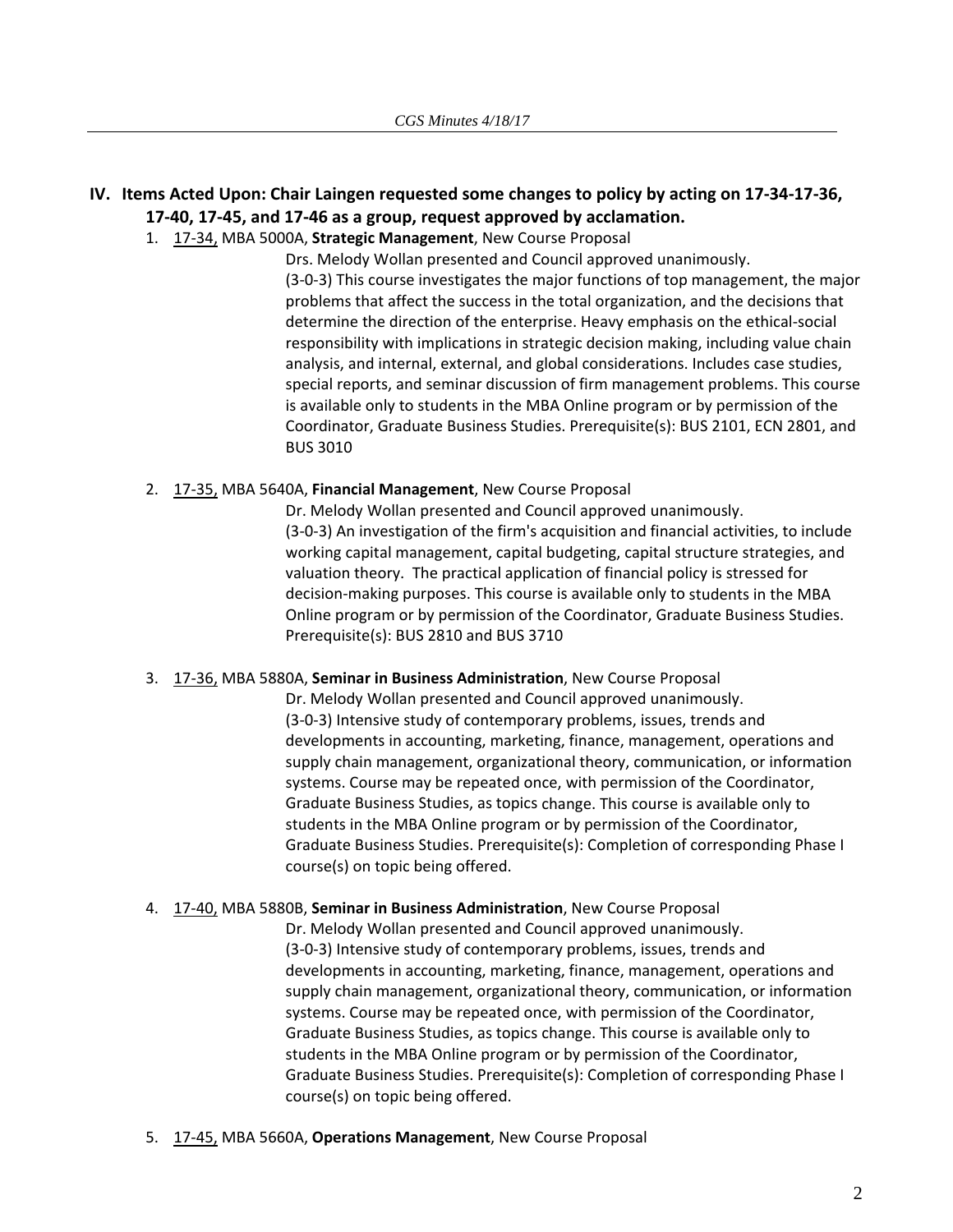Dr. Melody Wollan presented and council approved unanimously. (3‐0‐3) An integrative course that is concerned with the production and distribution of goods and services. Topics that are covered in depth are operations strategy, service and product design, quality, lean manufacturing management, supply chain management and integrative technologies in operations. Cases are used to analyze situations, and to understand the impact of operations on other functional areas. This course is available only to students in the MBA Online program or by permission of the Coordinator, Graduate Business Studies. Prerequisite(s): BUS 3950

6. 17‐[46,](http://castle.eiu.edu/eiucgs/currentagendaitems/agenda17-46.pdf) MBA 5680A, **Organizational Behavior and Group Dynamics**, New Course Proposal

Dr. Melody Wollan presented and Council approved unanimously.

 (3‐0‐3) Organizational and business application of theory and research in individual differences, interpersonal relations, and small group dynamics. This course is available only to students in the MBA Online, PSM in Geographic Information Sciences (GIS), MS in Biochemistry and Biotechnology (BCT) programs or by permission of the Coordinator, Graduate Business Studies. Prerequisite(s): BUS 3010

- 7. 17‐[39,](http://castle.eiu.edu/eiucgs/currentagendaitems/agenda17-39.pdf) Online Delivery for MBA GIS option and MBA Accountancy Concentration Dr. Melody Wollan presented and Council approved unanimously.
- 8. 17‐[37,](http://castle.eiu.edu/eiucgs/currentagendaitems/agenda17-37.pdf) OPD 4765, **Grant Writing for Organizations**, New Course Proposal

Dr. Bruce Barnard presented and Council approved unanimously.

 (3‐0‐3) This course prepares students to create competitive proposals and present them successfully to internal management, philanthropic organizations, and public funders by adopting a program design model. Students explore the world of grants experientially by researching prospective funders, designing a program, and preparing a model grant proposal.

# 9. 17‐[33,](http://castle.eiu.edu/eiucgs/currentagendaitems/agenda17-33.pdf) MUS 4760, **Seminar and Practicum in Music Instruction**, New Course Proposal

Dr. Shellie Gregorich presented and Council approved unanimously (2‐0‐2) Course focuses on preparation for private and group music instruction at a variety of levels. Includes observations, giving and receiving critical feed‐back, and hands on music instruction.

### 10. 17‐[29,](http://castle.eiu.edu/eiucgs/currentagendaitems/agenda17-29.pdf) BIO 4833, **Neurobiology of Diseases**, New Course Proposal

Dr. Britto Nathan presented and Council approved unanimously.

 (4‐0‐4) This course will cover in‐depth the biology of important neurological and psychiatric diseases. Prerequisite(s): BIO 3120

### 11. 17-[30,](http://castle.eiu.edu/eiucgs/currentagendaitems/agenda17-30.pdf) BIO 4835, Advanced Neurobiology, New Course Proposal

Dr. Britto Nathan presented and Council approved unanimously.

(3‐0‐3) This course will cover advanced topics on molecular, cellular and

physiological aspects of brain structure and function during health and diseases. Prerequisite(s): BIO 4834

12. 17‐[41,](http://castle.eiu.edu/eiucgs/currentagendaitems/agenda17-41.pdf) Elementary Education, Program Delivery Revised to Online

Dr. Jay Bickford presented and Council approved unanimously.